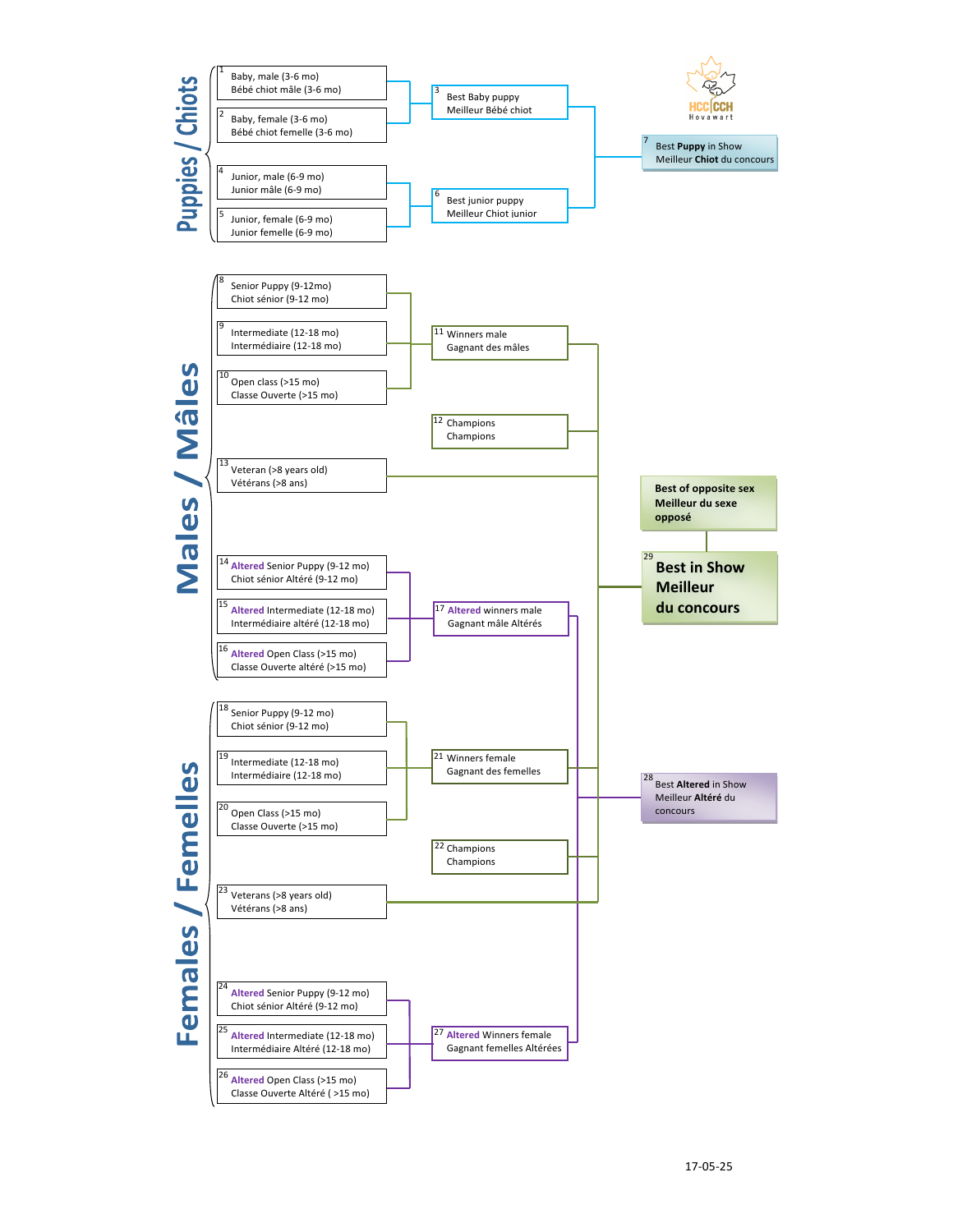# **Order of judging\***

Males are being judged first and followed by females.

Order of classes being judged:

- 1. Baby (3-6 mo)
- Note: no grading, only "promising", "very promising", "not promising" 2. Junior  $(6-9 \text{ mo})$
- Note: no grading, only "promising", "very promising", "not promising" 3. Senior puppy (9-12 mo)
- Grading: "excellent", "very good", "good", "sufficient" or "disqualifying"<br>4. Intermediate (12-18 mo)
- Grading: "excellent", "very good", "good", "sufficient" or "disqualifying" 5. Open class ( $> 15 \text{ mol}$ )
- Grading: "excellent", "very good", "good", "sufficient" or "disqualifying" 6. Champions
- Grading: "excellent", "very good", "good", "sufficient" or "disqualifying" 7. Veteran (> 8 years old)
- Grading: "excellent", "very good", "good", "sufficient" or "disqualifying" 8. Altered Senior Puppy (9-12 mo)
- Grading: "excellent", "very good", "good", "sufficient" or "disqualifying" 9. Altered Intermediate (12-18 mo)
- Grading: "excellent", "very good", "good", "sufficient" or "disqualifying" 10. Altered Open class ( > 15 mo)
- Grading: "excellent", "very good", "good", "sufficient" or "disqualifying"

Baby and Junior Puppy classes (males and females) will be judged first, then the Best Baby and the best junior puppy will be determined and finally the Best Puppy in show.

Veterans will compete for the Best Veteran in Show.

Altered dogs will compete for the Best altered in Show.

The following classes will compete for "Winner male": Senior, Intermediate and Open classes.

The following classes will compete for "Winner female": Senior, Intermediate and Open classes.

The "Winner male", the "Winner female", the First placed Champion male" , the First placed Champion female, the Best Veteran male and the Best Veteran female will compete for the Best in Show (BIS).

## **CLASSES AVAILABLE (SPLIT BY SEX)**

**Baby class** shall be for dogs at least 3 months of age and under 6 months on the first day of the show.

**Junior Puppy class** shall be for dogs at least 6 months of age and under 9 months on the first day of the show.

**Senior Puppy class** shall be for dogs at least 9 months of age and under 12 months on the first day of the show.

**Intermediate class** shall be for dogs at least 12 months of age and under 18 months on the first day of the show.

**Open class** shall be for dogs at least 15 months of age on the first day of the show.

**Champion class** shall be for dogs at least 15 months of age and with a championship title from the HCC or any recognised Club. A proof of title must be supply with application.

**Veteran class** shall be for non-altered dogs at least 8 years of age or more on the first day of the show.

Altered class shall be for dogs at least 9 months of age and who have been neutered or spayed on the first day of the show.

#### **Processus de jugement\***

Les mâles sont jugés en premier et ensuite on juge les femelles.

- Les classes sont jugées dans l'ordre suivant :
- 1. Bébés (3-6 mo)
- Score : « Prometteur », « Très Prometteur », « Non prometteur » 2. Junior  $(6-9 \text{ mo})$
- Score : « Prometteur », « Très Prometteur », « Non prometteur » 3. Chiot Senior (9-12 mo)
- Score : « Excellent », « Très bon », « Bon », « Suffisant », « disqualifié » 4. Intermédiaire (12-18 mo)
- Score : « Excellent », « Très bon », « Bon », « Suffisant », « disqualifié » 5. Classe Ouverte (> 15 mo)
- Score : « Excellent », « Très bon », « Bon », « Suffisant », « disqualifié » 6. Champions
- Score : « Excellent », « Très bon », « Bon », « Suffisant », « disqualifié » 7. Vétérans (> 8 ans)
- Score : « Excellent », « Très bon », « Bon », « Suffisant », « disqualifié » 8. Chiot Sénior Altéré (9-12 mo)
- Score : « Excellent », « Très bon », « Bon », « Suffisant », « disqualifié » 9. Intermédiaire Altéré (12-18 mo)
- Score : « Excellent », « Très bon », « Bon », « Suffisant », « disqualifié » 10. Classe Ouverte Altéré (> 15 mo)
- Score : « Excellent », « Très bon », « Bon », « Suffisant », « disqualifié »

Les classes Bébés et Chiot Junior (mâles et femelles) seront jugées en premier, suivies du choix Meilleur Bébé et Meilleur Chiot Junior et finalement du choix du Meilleur Chiot du Concours.

Les Vétérans s'affronteront pour le Meilleur Vétéran du concours.

Les chiens altérés s'affronteront pour le Meilleur altérés du concours.

Les classes suivantes s'affronteront pour le « Gagnant mâle » : Sénior, intermédiaire et Ouverte.

Les classes suivantes s'affronteront pour le « Gagnant femelle » : Sénior, intermédiaire et Ouverte.

Le « Gagnant mâle », le « Gagnant femelle », le Meilleur Champion mâle, le Meilleur Champion femelle, le meilleur vétéran mâle et le meilleur vétéran femelle s'affronteront pour le Meilleur chien du Concours (BIS).

## **CLASSES OFFERTES (SÉPARÉES PAR SEXES)**

Classe Bébé sera pour les chiens âgés d'au moins 3 mois et de moins de 6 mois le premier jour du jugement.

Classe Chiot Junior sera pour les chiens âgés d'au moins 6 mois et de moins de 9 mois le premier jour du jugement.

Classe Chiot Sénior sera pour les chiens âgés d'au moins 9 mois et de moins de 12 mois le premier jour du jugement.

**Classe Intermédiaire** sera pour les chiens âgés d'au moins 12 mois et de moins de 18 mois le premier jour du jugement.

Classe Ouverte sera disponible pour tous les chiens âgés d'au moins 15 mois le premier jour du jugement.

**Classe Champion** sera pour les chiens âgés d'au moins 15 mois le premier jour du jugement et ayant un titre de champion du CCH ou autres clubs reconnus. Une preuve de championnat doit être fournie avec l'enregistrement.

Classe Vétéran sera pour les chiens non stérilisés et âgés d'au moins 8 ans le premier jour du jugement.

**Classe Stérilisé** sera pour les chiens stérilisés et âgés d'au moins 9 mois le premier jour du jugement.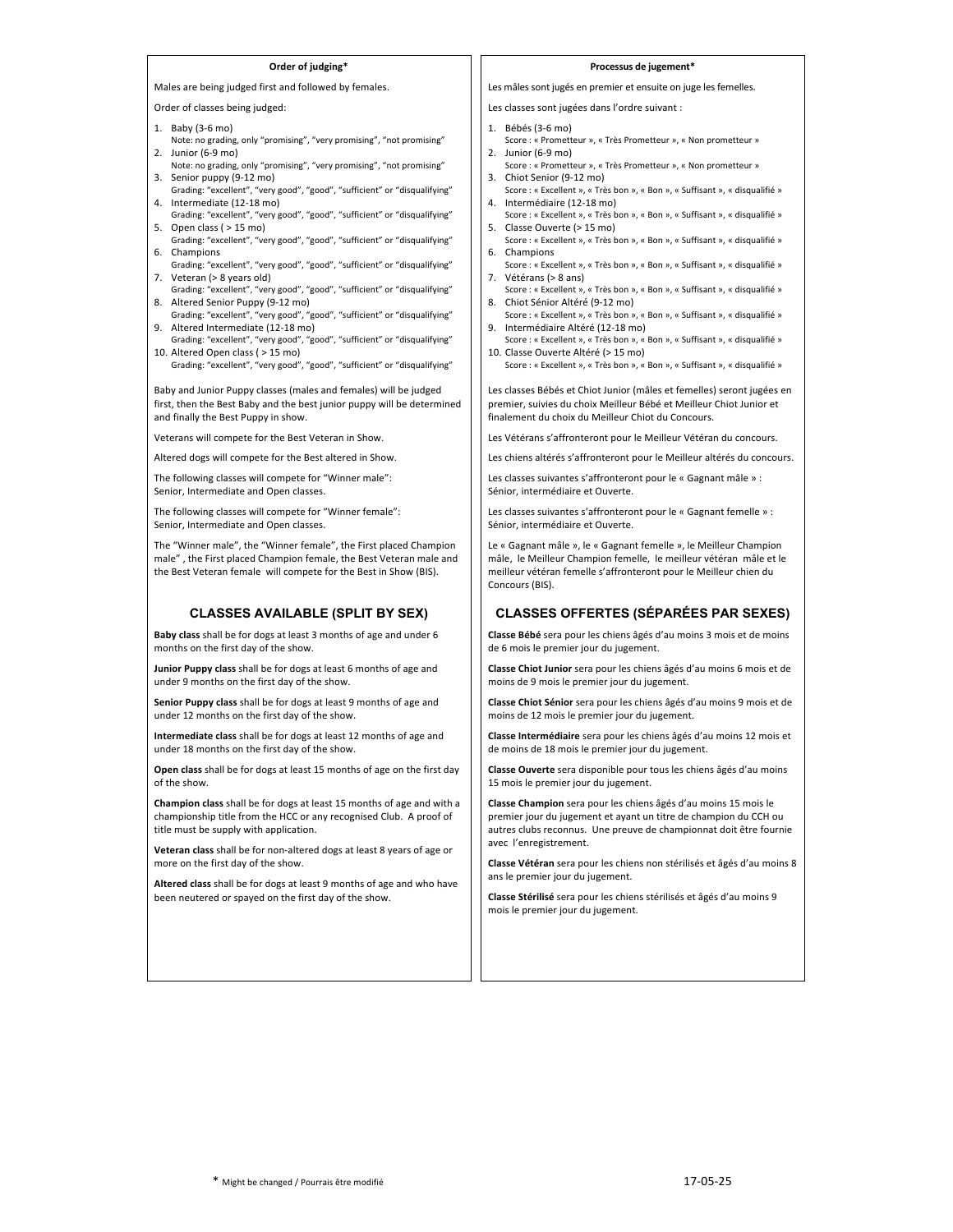# **HOVAWART CLUB OF CANADA / CLUB CANADIEN DU HOVAWART**



# **CHAMPIONSHIP REQUIREMENTS**

Our members have the opportunity to earn a Breed Club Championship at dog shows throughout Canada and the United States. Upon completion of a championship, the member will receive an HCC Champion Certificate and the dog will be listed as a Champion on the club's website. This will help our club's breeders to make better choices when looking for a breeding match for her kennel.

Here is the Point System that will govern the title of "Champion." We believe that this system will ensure only the best Hovawarts will have access to the title.

## **Requirements to Become an HCC Champion:**

In order to become an HCC Champion a dog must comply with the following conditions:

# **1) Earn a total of 15 points acquired through accredited dog show events**

At least 10 of these points must be earned through an HCC Club event under two different judges and a maximum of 5 points can be earned from show events organized by other HCC agreed canine organizations. At the moment, these approved organizations are: The Canadian Kennel club (CKC), The Canine Federation of Canada (CFC), the United Kennel Club (UKC), the American Rare Breed Association (ARBA) and the International All Breed Canine Association (IABCA).

2) **To get a passing grade at an HCC approved temperament test after the dog is 18 months old** ATTS (American Temperament Test Society) & TTAI (Temperament Test Associates Inc., Canadian) tests are also accepted.

Here is a listing of points that may be earned by dogs striving for their championship title. Dogs must be at least 9 months old for the points to count.

# **Points awarded at HCC Events (maximum 8 per event):**

For a rating of Excellent - 5 points Dogs judged "Best in Show" - 3 points (more)\* Dogs judged "Winner Male" or "Winner Female" but not "Best in Show" - 2 points\*

# **Points awarded at HCNA or American Hovawart Club (AHC) or other Hovawart Specialty shows (maximum of 5 points):**

For a rating of Excellent - 3 points Dogs judged "Best in Show" - 2 points (more)\* Dogs judged "Winner Male" or "Winner Female" but not "Best in Show" - 1 point\*

## **Points at Other Sanctioned Event (CKC, UKC, ARBA, IABCA, CFC) (maximum 6 points per event):\***

For a rating of Excellent - 1 point Dogs judged "Best of Breed" (where multiple dogs are entered) - 2 points Dogs judged "Best in Show" - 5 points Dogs judged "Best in Show Reserve" - 4 points Dogs placing 1<sup>st</sup> in Group placements, but not awarded "Best in Show" or "Best in Show Reserve" - 3 points Dogs placing 2nd in Group placements - 2 points Dogs placing 3rd in Group placements - 1 point

# **Validation of Points Earned:**

For events sponsored by the Hovawart Club of Canada, point accumulation will add automatically and owners will be notified of the points earned by their dogs whether at the time of the event or by mail or email thereafter. To have points credited from other sanctioned events, you must send written proof to the HCC breeding Director as soon as you get it. Proof of points earned may include, but is not limited to, records available from the other organization's website, or copies of ratings cards, signed by the appropriate judging official, that are received at the event. Please add contact information, preferably email, where the show results can be confirmed.

\* Dog must have earned an excellent rating / Le chien doit avoir obtenu un "Excellent"